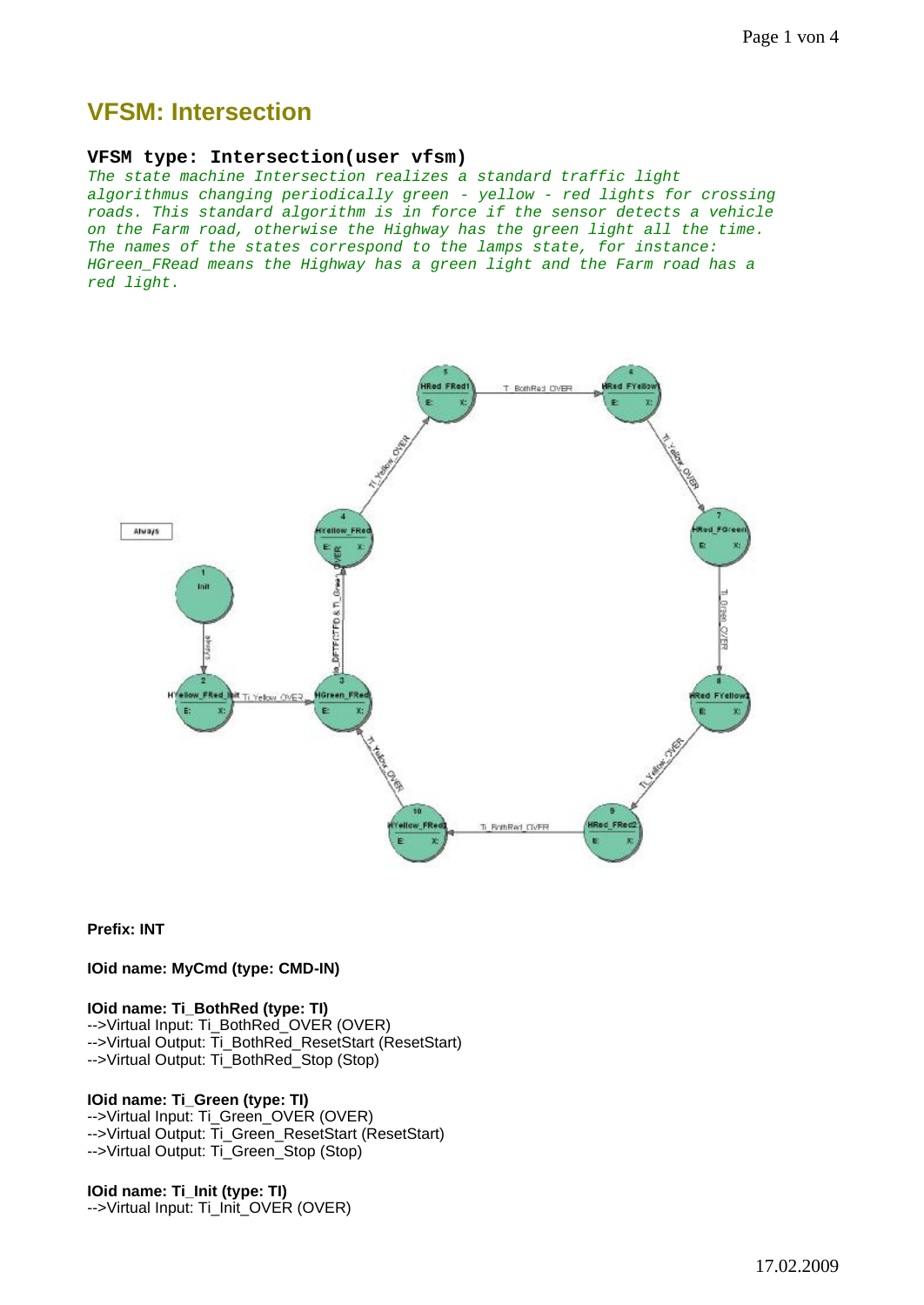-->Virtual Output: Ti\_Init\_ResetStart (ResetStart) -->Virtual Output: Ti\_Init\_Stop (Stop)

# **IOid name: Ti\_Yellow (type: TI)**

-->Virtual Input: Ti\_Yellow\_OVER (OVER) -->Virtual Output: Ti\_Yellow\_ResetStart (ResetStart) -->Virtual Output: Ti\_Yellow\_Stop (Stop)

# **IOid name: Di\_Detector (type: DI)**

-->Virtual Input: Vehicle\_DETECTED (HIGH)

#### **IOid name: Do\_FarmroadGreen (type: DO)**

-->Virtual Output: FarmroadGreen Off (Low) -->Virtual Output: FarmroadGreen\_On (High)

# **IOid name: Do\_FarmroadRed (type: DO)**

-->Virtual Output: FarmroadRed\_Off (Low) -->Virtual Output: FarmroadRed\_On (High)

# **IOid name: Do\_FarmroadYellow (type: DO)**

-->Virtual Output: FarmroadYellow Off (Low) -->Virtual Output: FarmroadYellow\_On (High)

# **IOid name: Do\_HighwayGreen (type: DO)**

-->Virtual Output: HighwayGreen\_Off (Low) -->Virtual Output: HighwayGreen\_On (High)

## **IOid name: Do\_HighwayRed (type: DO)**

-->Virtual Output: HighwayRed\_Off (Low) -->Virtual Output: HighwayRed\_On (High)

# **IOid name: Do\_HighwayYellow (type: DO)**

-->Virtual Output: HighwayYellow\_Off (Low) -->Virtual Output: HighwayYellow\_On (High)

#### **State transition table, state ' Init ':**

*On startup FSM goes always to the to the state HYellow\_FRed\_Init.*

| <b>Init</b>       | <b>EntryAction:</b>     |  |
|-------------------|-------------------------|--|
|                   | $\parallel$ ExitAction: |  |
| HYellow_FRed_Init | <b>Ilalwavs</b>         |  |

# **State transition table, state ' HYellow\_FRed\_Init ':**

*The Highway yellow lamp and the Farm road red lamp are switched on for a while: the duration being defined by the Ti\_Yellow timer.*

| <b>HYellow FRed Init</b> | $\parallel$ <i>EntryAction:</i> | HighwayYellow_On<br>FarmroadRed On<br><b>Ti Yellow ResetStart</b> |
|--------------------------|---------------------------------|-------------------------------------------------------------------|
|                          | <b>ExitAction:</b>              | <b>Ti Yellow Stop</b>                                             |
| HGreen_FRed              | Ti Yellow OVER                  |                                                                   |

# **State transition table, state ' HGreen\_FRed ':**

*The Highway has a free way: the Highway green light is on and the yellow is off. This situation stays stable until a vehicle is detected on the Farm road. The minimum duration of this phase is determined by the Ti\_Green timer.*

| <b>HGreen FRed</b> | $\parallel$ <i>EntryAction:</i> | <b>HighwayGreen On</b><br>HighwayYellow_Off<br><b>Ti</b> Green_ResetStart |
|--------------------|---------------------------------|---------------------------------------------------------------------------|
|                    |                                 |                                                                           |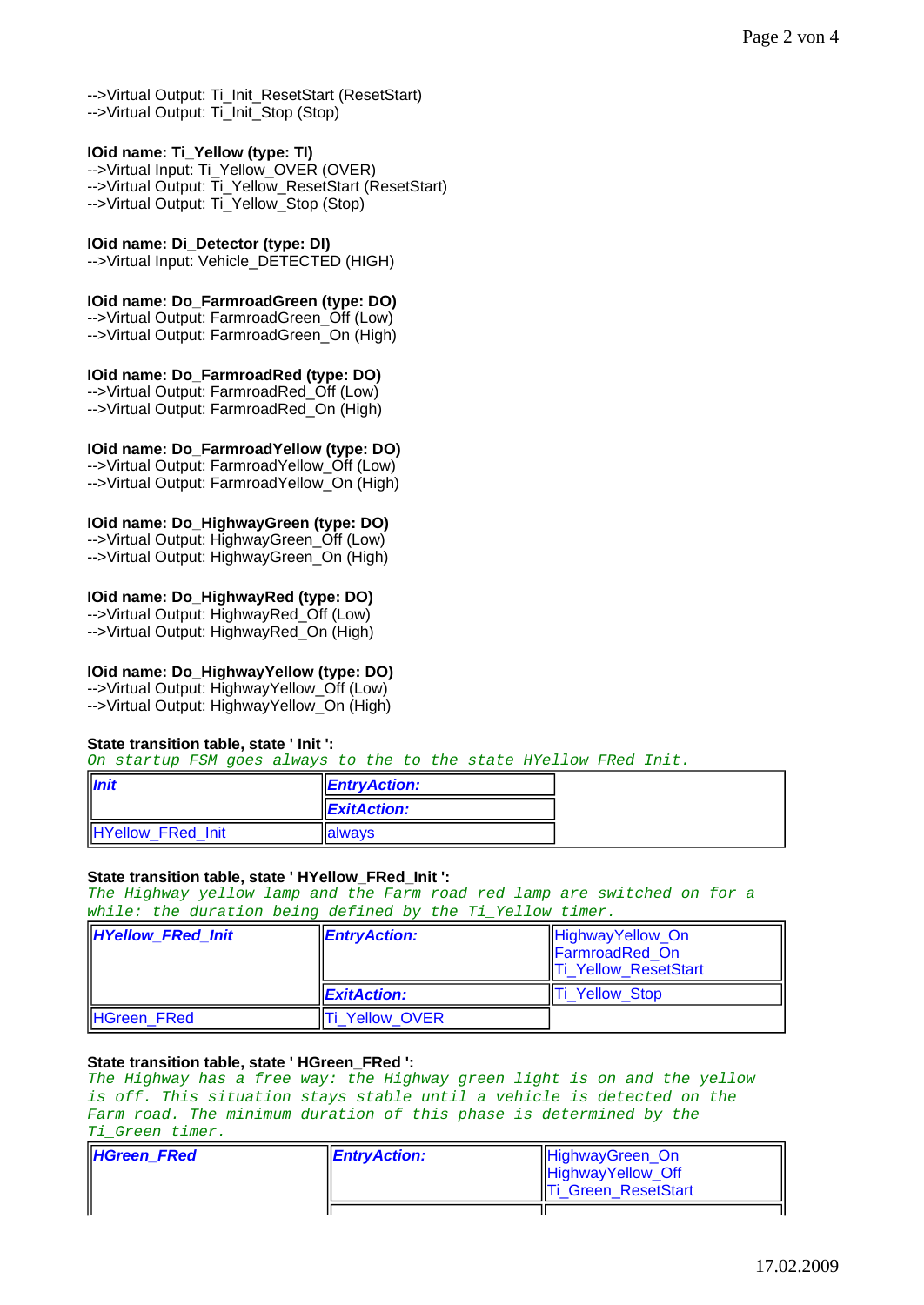|                     | $\mathsf{ExitAction}:$                       | Ti Green Stop |
|---------------------|----------------------------------------------|---------------|
| <b>HYellow FRed</b> | Vehicle DETECTED and<br><b>Ti Green OVER</b> |               |

#### **State transition table, state ' HYellow\_FRed ':**

*The state determines the yellow phase for the Highway: the Highway green lamp is switched off and the yellow lamp is switched on but the Farm road red lamp does not change - it stays still on.*

| <b>HYellow_FRed</b> | <b>EntryAction:</b>  | HighwayGreen_Off<br>HighwayYellow_On<br>Ti_Yellow_ResetStart |
|---------------------|----------------------|--------------------------------------------------------------|
|                     | <b>I</b> ExitAction: | <b>Ti Yellow Stop</b>                                        |
| <b>HRed FRed1</b>   | Ti Yellow OVER       |                                                              |

### **State transition table, state ' HRed\_FRed1 ':**

*Both roads see the red light.*

| <b>HRed FRed1</b>    | <b>EntryAction:</b>   | HighwayYellow_Off<br>HighwayRed_On<br><b>Ti BothRed ResetStart</b> |
|----------------------|-----------------------|--------------------------------------------------------------------|
|                      | <b>I</b> ExitAction:  | <b>Ti BothRed Stop</b>                                             |
| <b>HRed FYellow1</b> | <b>i BothRed OVER</b> |                                                                    |

### **State transition table, state ' HRed\_FYellow1 ':**

*The Farm road has the yellow phase, the Highway sees already the red lamps.*

| <b>HRed FYellow1</b> | $\mathsf{I}$ <i>EntryAction:</i> | <b>FarmroadRed Off</b><br><b>FarmroadYellow On</b><br><b>Ti_Yellow_ResetStart</b> |
|----------------------|----------------------------------|-----------------------------------------------------------------------------------|
|                      | <b>ExitAction:</b>               | <b>Ti Yellow Stop</b>                                                             |
| HRed_FGreen          | Ti Yellow OVER                   |                                                                                   |

#### **State transition table, state ' HRed\_FGreen ':**

*The Farm road has a free way: the Highway red light and the Farm road green light are on. The duration of this phase is determined by the Ti\_Green timer.*

| <b>HRed FGreen</b>   | <b>EntryAction:</b> | <b>FarmroadYellow Off</b><br><b>FarmroadGreen</b> On<br><b>Ti Green ResetStart</b> |
|----------------------|---------------------|------------------------------------------------------------------------------------|
|                      | <b>ExitAction:</b>  | Ti Green Stop                                                                      |
| <b>HRed FYellow2</b> | Ti Green OVER       |                                                                                    |

#### **State transition table, state ' HRed\_FYellow2 ':**

*The state determines the yellow phase for the Farm road: the Farm road green lamp is switched off and the yellow lamp is switched on but the Highway red lamp does not change - it stays still on.*

| <b>HRed FYellow2</b> | <b>EntryAction:</b> | <b>FarmroadGreen Off</b><br>FarmroadYellow_On<br><b>Ti Yellow ResetStart</b> |
|----------------------|---------------------|------------------------------------------------------------------------------|
|                      | <b>ExitAction:</b>  | <b>Ti Yellow Stop</b>                                                        |
| <b>HRed FRed2</b>    | Ti Yellow OVER      |                                                                              |

# **State transition table, state ' HRed\_FRed2 ':**

*Both roads see the red light.*

| <b>HRed FRed2</b> | $\parallel$ <i>EntryAction:</i> | <b>IFarmroadYellow Off</b> |
|-------------------|---------------------------------|----------------------------|
|                   |                                 |                            |